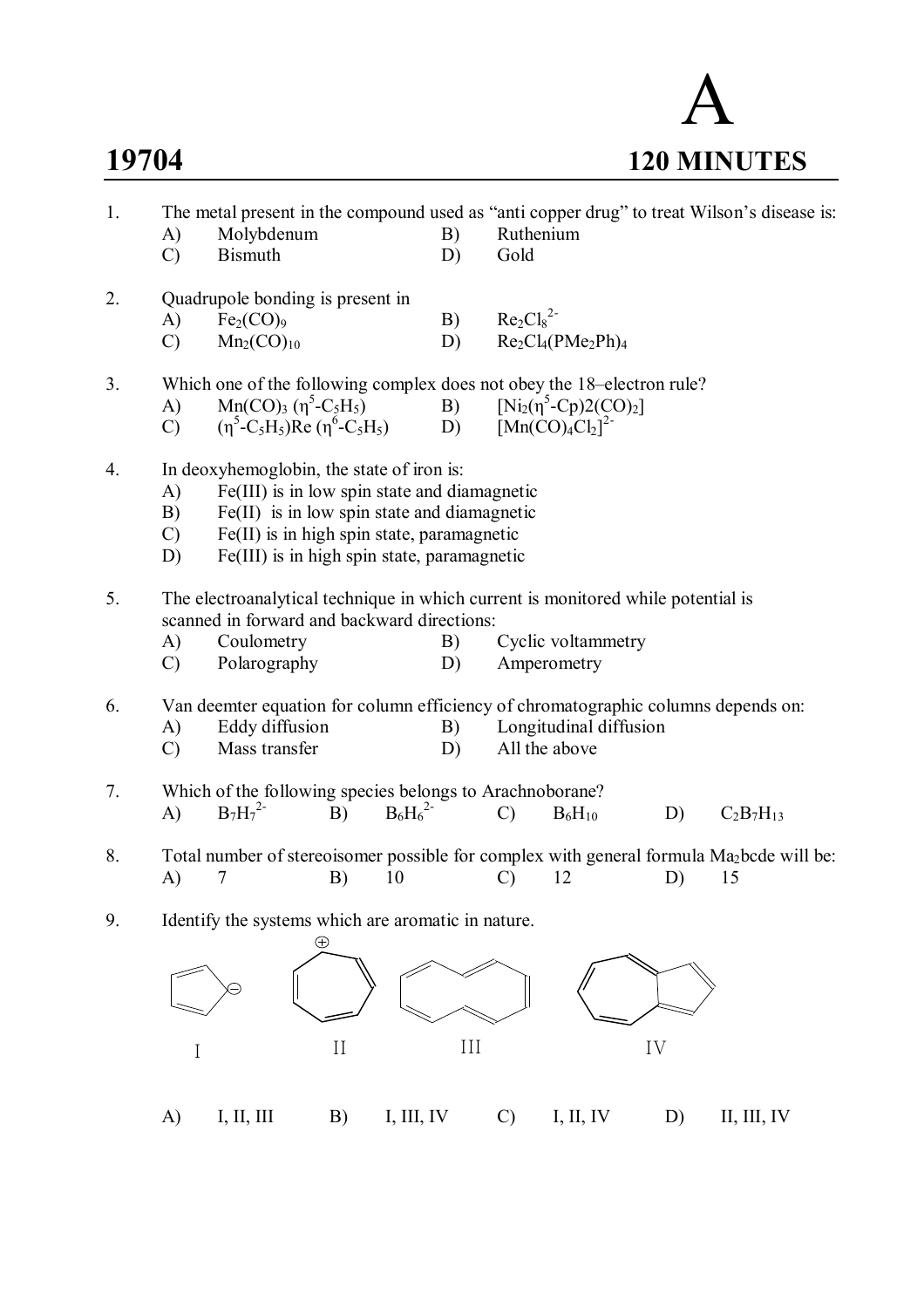| 10. | Debye-Smoluchowski equation for rate constant of a reaction in solution is characterized by:<br>Very high activation energy reactions<br>A)<br>Diffusion controlled reactions<br>B)<br>Branched chain reactions<br>$\mathcal{C}$<br>Unimolecular reactions<br>D)                                                                                                               |  |  |  |  |  |  |
|-----|--------------------------------------------------------------------------------------------------------------------------------------------------------------------------------------------------------------------------------------------------------------------------------------------------------------------------------------------------------------------------------|--|--|--|--|--|--|
| 11. | For a calomel electrode, the electrode reaction is reversible with respect to the<br>concentration of:                                                                                                                                                                                                                                                                         |  |  |  |  |  |  |
|     | ${Hg_2}^{2+}$<br>$Cl^{\dagger}$<br>A)<br>B)<br>$\mathcal{C}$<br>$Hg_2Cl_2$<br>D)<br>Hg                                                                                                                                                                                                                                                                                         |  |  |  |  |  |  |
| 12. | Which of the following is not a precursor for the biosynthesis of testosterone?<br>B)<br>Cholesterol<br>A)<br>Lanosterol<br>Squalene<br>D)<br>Estradiol<br>$\mathcal{C}$                                                                                                                                                                                                       |  |  |  |  |  |  |
| 13. | Benitoite is represented by $BaTi(SiO3)3$ which falls under the category of<br>Pyrosilicate<br>Cyclic silicate<br>A)<br>B)<br>Sheet silicate<br>Orthosilicate<br>$\mathcal{C}$<br>D)                                                                                                                                                                                           |  |  |  |  |  |  |
| 14. | Inorganic benzene is prepared by reacting diborane with ammonia and the formula is<br><b>BN</b><br>A)<br>$H_3B_3O_3$<br>B)<br>$B_3N_3H_6$<br>$\mathcal{C}$<br>$B_3N_3O_3$<br>D)                                                                                                                                                                                                |  |  |  |  |  |  |
| 15. | The active form of Vitamin $B_{12}$ contains $Co(III)$ attached to:<br>Phytyl group<br>A)<br>B)<br>Cyanide group<br>Porhyrin ring<br>Adenosyl group<br>$\mathcal{C}$<br>D)                                                                                                                                                                                                     |  |  |  |  |  |  |
| 16. | Luminal is a drug primarily used as:<br>Psychedelic drug<br>Analgesics<br>A)<br>B)<br>Anaesthetics<br><b>Hypnotics</b><br>$\mathcal{C}$<br>D)                                                                                                                                                                                                                                  |  |  |  |  |  |  |
| 17. | The product of the following reaction is:<br>CH <sub>3</sub><br>$1)$ NaB $H_4$ /BF <sub>3</sub><br>2)CrO <sub>3</sub>                                                                                                                                                                                                                                                          |  |  |  |  |  |  |
|     | Methyl hexanone<br>B)<br>Methyl hexanol<br>A)<br>$\mathcal{C}$<br>Methyl hexane<br>D)<br>Hexanone                                                                                                                                                                                                                                                                              |  |  |  |  |  |  |
| 18. | Which of the following oxide is least basic?<br>SiO <sub>2</sub><br>$Al_2O_3$<br>Cl <sub>2</sub> O <sub>7</sub><br>B)<br>D)<br>$P_2O_5$<br>A)<br>$\mathcal{C}$                                                                                                                                                                                                                 |  |  |  |  |  |  |
| 19. | Which of the following compound cannot undergo Claisen condensation?<br>Ethyl acetate<br>Isobutylacetate<br>B)<br>A)<br>Ethyl-3-methylbutanoate<br>Ethyl-2-methylpropanoate<br>D)<br>$\mathcal{C}$                                                                                                                                                                             |  |  |  |  |  |  |
| 20. | Fast reactions studied by quenching of fluorescence where the parameters yielding a<br>straight line graph is:<br>A)<br>Intensity of light absorbed Vs Intensity of light emitted<br>Fluorescent yield Vs Concentration of Reactant<br>B)<br>Fluorescent yield Vs Concentration of Quencher<br>$\mathcal{C}$<br>Intensity of light absorbed Vs Concentration of Quencher<br>D) |  |  |  |  |  |  |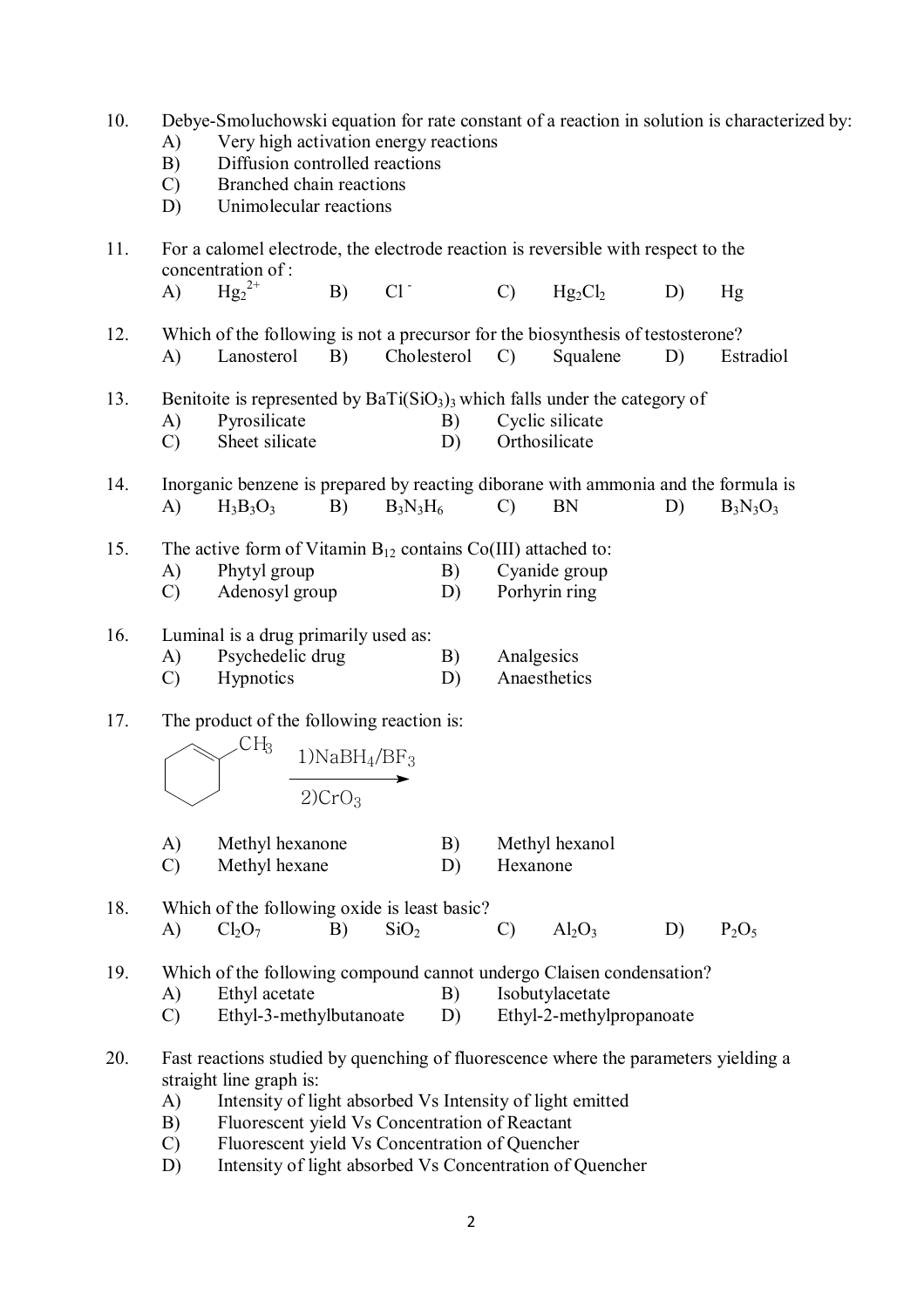21. At a temperature of 310K, two moles of an ideal gas is expanded irreversibly and isothermally until its volume is doubled and absorbed 3.41 KJ of heat from the surrounding. The total entropy change  $(\Delta S_{total})$  will be<br>A) -11 J/K B) 0.52 J/K C) 11

- A) -11 J/K B) 0.52 J/K C) 11.52 J/K D) -0.52 J/K
- 22. Which of the following statements are true?
	- I) Fermions are indistinguishable
	- II) Any number of bosons can occupy a given energy level
	- III) Maxwellons are distinguishable
	- IV) Bosons possess integral spin
	- A) I, II, III B) I, II, IV
	- C) II, III, IV D) All statements are true

23. The species which cannot exhibit Jahn –Teller distortion when bound in octahedral aqua complex<br>A)  $Cu^{2+}$ A)  $Cu^{2+}$  B)  $Ti^{3+}$  C)  $Mn^{2+}$  D)  $Fe^{2+}$ 

24. The correct order of CO stretching vibrations of  $[Cr(CO)_6]$ ,  $[V(CO)_6]$ ,  $[Ti(CO)_6]^+$  is, A)  $[Cr(CO)_6] < [V(CO)_6] < [Ti(CO)_6]^+$ 

- B)  $[Cr(CO)_6] < [V(CO)_6] > [Ti(CO)_6]^+$
- C)  $[Cr(CO)_6] > [V(CO)_6] < [Ti(CO)_6]$ <sup>+</sup>
- D)  $[Cr(CO)_6] > [V(CO)_6] > [Ti(CO)_6]^+$
- 25. Total number of hyperfine signals in ESR spectrum of p-xylene radical is: A) 35 B) 11 C) 7 D) 5

26. The NMR spectrum of an organic compound containing C, H and O only, showed  $\delta$ 7.2(5H,s) and 3.5 (2H,s). It also showed a fragment ion of m/z 45 in the mass spectrum. Then the base peak in the mass spectrum of the compound may fall at: A) 77 B) 91 C) 14 D) 44

- 27. Theoretical number of fundamental vibrational bands for benzene is A) 31 B) 28 C) 30 D) 12
- 28. The absorption maximum in the UV spectrum of the following molecule is:

|              | $(\bigtimes)$ |  |           |    |     |
|--------------|---------------|--|-----------|----|-----|
| $\mathbf{A}$ | 273 B) 268    |  | $(C)$ 234 | D) | 263 |

- 29. The source of electromagnetic radiation in IR spectroscopy is:
	- A) Klystron valve B) Helium discharge lamp
	- C) Tungsten filament lamp D) Nernst filament
- 30. Characterization of transient free radicals can be done by the spectroscopic technique called:
	- A) NMR B) CIDNP C) ORD D) DEPT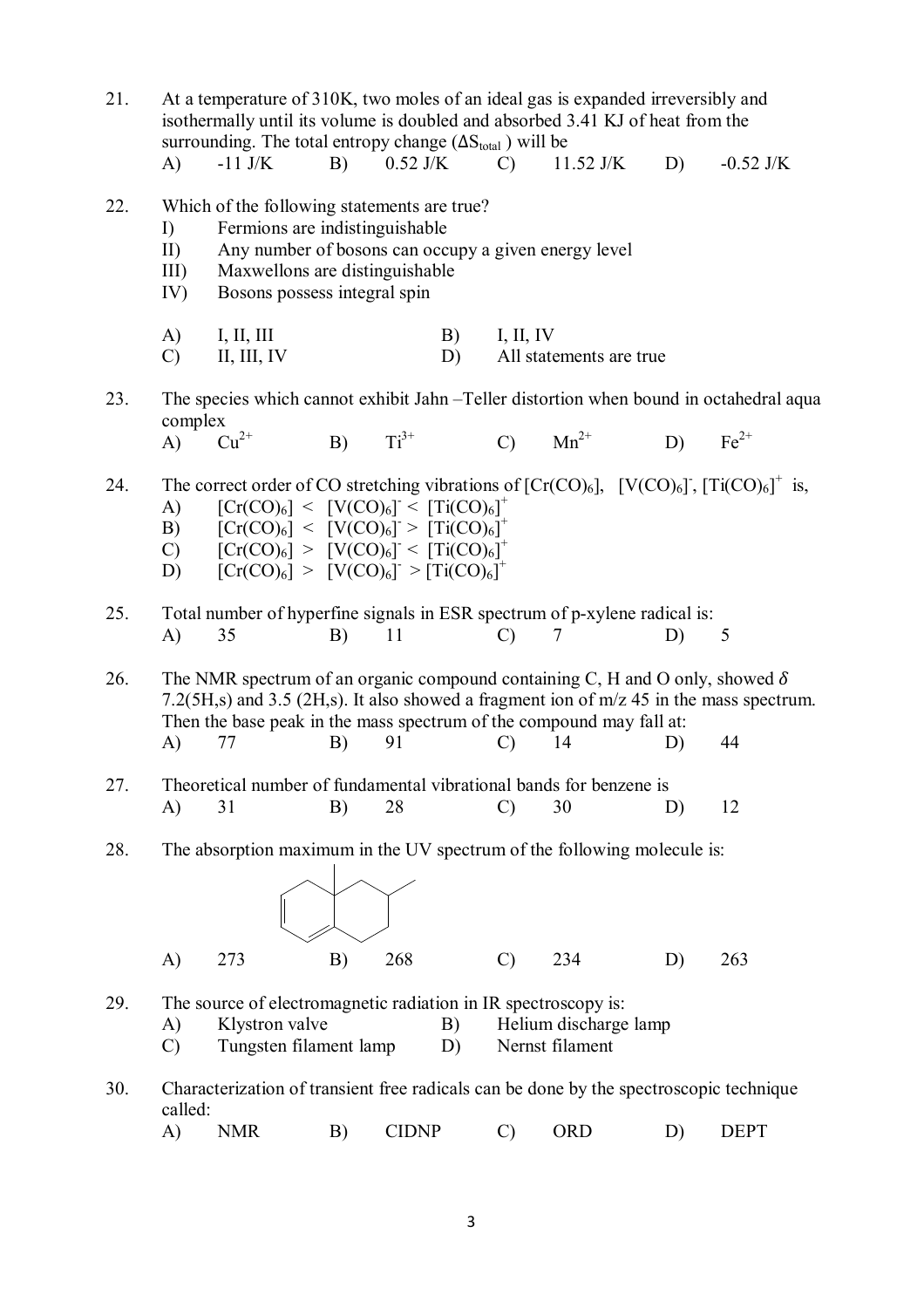- 31. Among the following, only the primitive arrangement of lattice points in the unit cell is possible with:<br>A) Triclinic<br>C) Hexagona
	- Triclinic B) Rhombohedral<br>Hexagonal D) All the above
	- All the above
- 32. The reagent suitable for the following conversion is:

|     | CHO                 |                                                                                                     |    | CH2OH             |          |               |                                                                                                                                                                                    |    |                                                                                                                     |
|-----|---------------------|-----------------------------------------------------------------------------------------------------|----|-------------------|----------|---------------|------------------------------------------------------------------------------------------------------------------------------------------------------------------------------------|----|---------------------------------------------------------------------------------------------------------------------|
|     | $\mathbf{A}$        | <b>DCC</b>                                                                                          | B) | $H_2$ /Pd         |          | $\mathcal{C}$ | <b>DIBAL</b>                                                                                                                                                                       | D) | <b>LDA</b>                                                                                                          |
| 33. | A)<br>$\mathcal{C}$ | manufacture of Nylon-6, involves:<br>Aldol condensation<br>Cope rearrangement                       |    |                   | B)<br>D) |               | Industrial conversion of cyclohexanone to caprolactam, which is employed in the<br>Beckmann rearrangement<br>Fries rearrangement                                                   |    |                                                                                                                     |
| 34. | A)<br>$\mathcal{C}$ | Fufural<br>Formaldehyde                                                                             |    |                   | B)<br>D) |               | Which of the following compound cannot undergo Cannizzaro reaction?<br>Benzaldehyde<br>Acetaldehyde                                                                                |    |                                                                                                                     |
| 35. | A)                  | 0.1 <sub>N</sub>                                                                                    | B) | 0.08 <sub>N</sub> |          | $\mathcal{C}$ | $0.01$ N                                                                                                                                                                           | D) | The normality of a solution prepared by diluting 250 ml of 0.4N $H_2SO_4$ with 1L of water is:<br>0.05 <sub>N</sub> |
| 36. | $\bf{A}$            | 0.01 M cadmium nitrate. $(E^{\circ}_{Cd} = -0.403 V)$<br>$+0.403$                                   | B) | $-0.403$          |          | $\mathcal{C}$ | Determine the potential of a half cell consisting of cadmium electrode in a solution of<br>$+0.462$                                                                                | D) | $-0.462$                                                                                                            |
| 37. | A)<br>$\mathcal{C}$ | Retention time<br>Adjusted retention time                                                           |    |                   | B)<br>D) | Dead time     | Solute migration rate                                                                                                                                                              |    | The time required for a molecule of the mobile phase to pass through the column is called:                          |
| 38. | A)                  | The ground state term symbol for $Mn^{2+}$ ion in octahedral field is:<br>${}^3D_0$                 | B) | $^{2}P_{2}$       |          | $\mathcal{C}$ | ${}^{2}S_{5/2}$                                                                                                                                                                    | D) | ${}^{6}S_{5/2}$                                                                                                     |
| 39. |                     | $A^{\circ}$ for the ground state. Given that the length of box is $2A^{\circ}$ .                    |    |                   |          |               | Calculate the probability of finding an electron in a one dimensional box between 0 to 1                                                                                           |    |                                                                                                                     |
|     |                     | A) 1.0 B) 0.5 C) 0.25                                                                               |    |                   |          |               |                                                                                                                                                                                    | D) | 0.75                                                                                                                |
| 40. | A)<br>$\mathcal{C}$ | ${}^{3}T_{1g}(F) \rightarrow {}^{3}T_{2g}$<br>${}^{3}T_{1g}(F) \rightarrow {}^{3}T_{1g}(P)$         |    |                   | B)<br>D) |               | The transition which is not found in the absorption spectrum of $[V(H_2O)_6]^{3+}$ is:<br>${}^{3}T_{1g}(F) \rightarrow {}^{3}A_{2g}$<br>${}^{3}T_{1g}(F) \rightarrow {}^{2}E_{2g}$ |    |                                                                                                                     |
| 41. | A)<br>$\mathcal{C}$ | Dimerization of cyclopentadiene is an example of:<br>$[4+2]$ cycloaddition<br>$[2+3]$ cycloaddition |    |                   | B)<br>D) |               | $[2+2]$ cycloaddition<br>$[4+2+2]$ cycloaddition                                                                                                                                   |    |                                                                                                                     |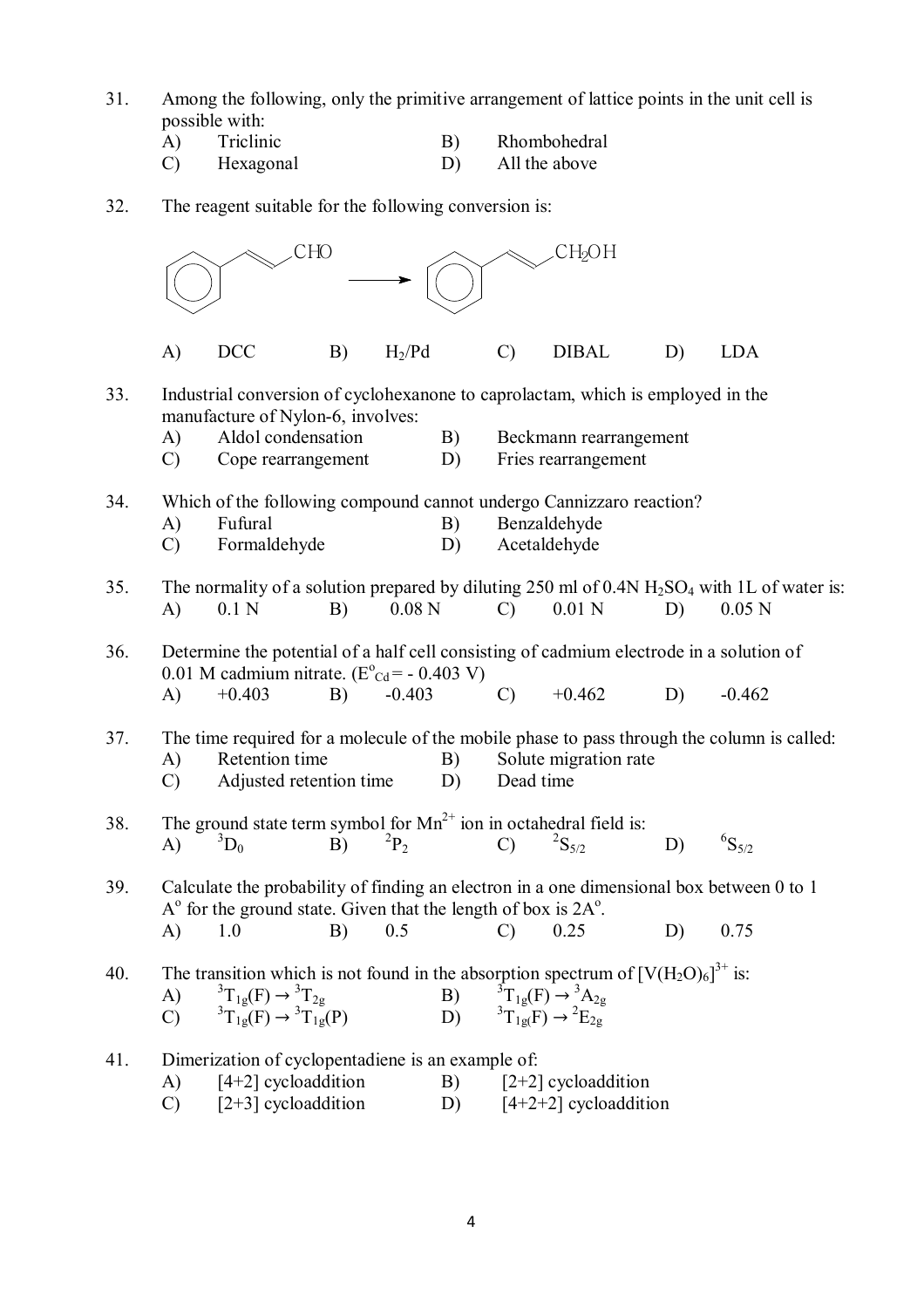

The above reaction involve:

- A) Electrocyclic reaction B) [3,3] Sigmatropic rearrangement
- C)  $[2+2]$  cycloaddition D)  $[1,5]$  Sigmatropic rearrangement
- 43. Prominent decay pathway of excited state shown during fluorescence in Jablonski diagram is:
	- A)  $S_1 \rightarrow S_0$  B)  $T_2 \rightarrow T_1$  C)  $T_1 \rightarrow S_0$  D)  $S_1 \rightarrow T_0$
- 44. Eutrophication which kills animal life in water bodies is primarily due to:
	- A) Polychlorinated biphenyls B) DDT<br>
	C) Sodium arsinite D) Phos
	- C) Sodium arsinite D) Phosphate fertilizers
- 45. Polydispersity index of a polymer is best described by (Given: M- Molar mass, X-Degree of polymerization):
	- A)  $M_n/M_w$  B)  $M_w/X_w$  C)  $M_w/M_n$  D)  $X_n/X_w$
- 46. The correct statement regarding F-centre in a crystal lattice is:
	- A) Anionic vacancy occupied by electron
	- B) Ionizing radiation produces F-centres
	- C) F- centres are studied by EPR
	- D) All the above
- 47. At what temperature the most probable speed of  $O_2$  molecules have the same value of root mean square speed of  $O_2$  molecules at 300 K?
	- A) 600 K B) 450 K C) 273 K D) 310 K
- 48. In the synthesis of trans- $[PtCl_2(NO_2)(NH_3)]$  from  $[PtCl_4]^2$ , the trans directing ability is in the order:
	- A)  $CI < NH_3 < NO_2$  $-B)$   $NH_3 < NO_2 < Cl$ C)  $NH_3 > Cl > NO_2$  $-D)$   $NH_3 < Cl < NO_2$

49. The nitride of sulphur which forms planar seven membered ring is:

- A) Trithiazyltrifluoride B) Tetrathiazyl tetrafluoride
- C) Thiotrithiazyl cation D) Tetrasulphurtetranitride
- 50. Which of the following species exhibit charge transfer spectrum? A) Prussian Blue B)  $KMnO_4$  C)  $[CuCl_4]^2$ D) All the above
- 51. Which of the following does not contribute significantly to global warming? A) CH<sub>4</sub> B) N<sub>2</sub>O C) CCl<sub>3</sub>F D) SO<sub>2</sub>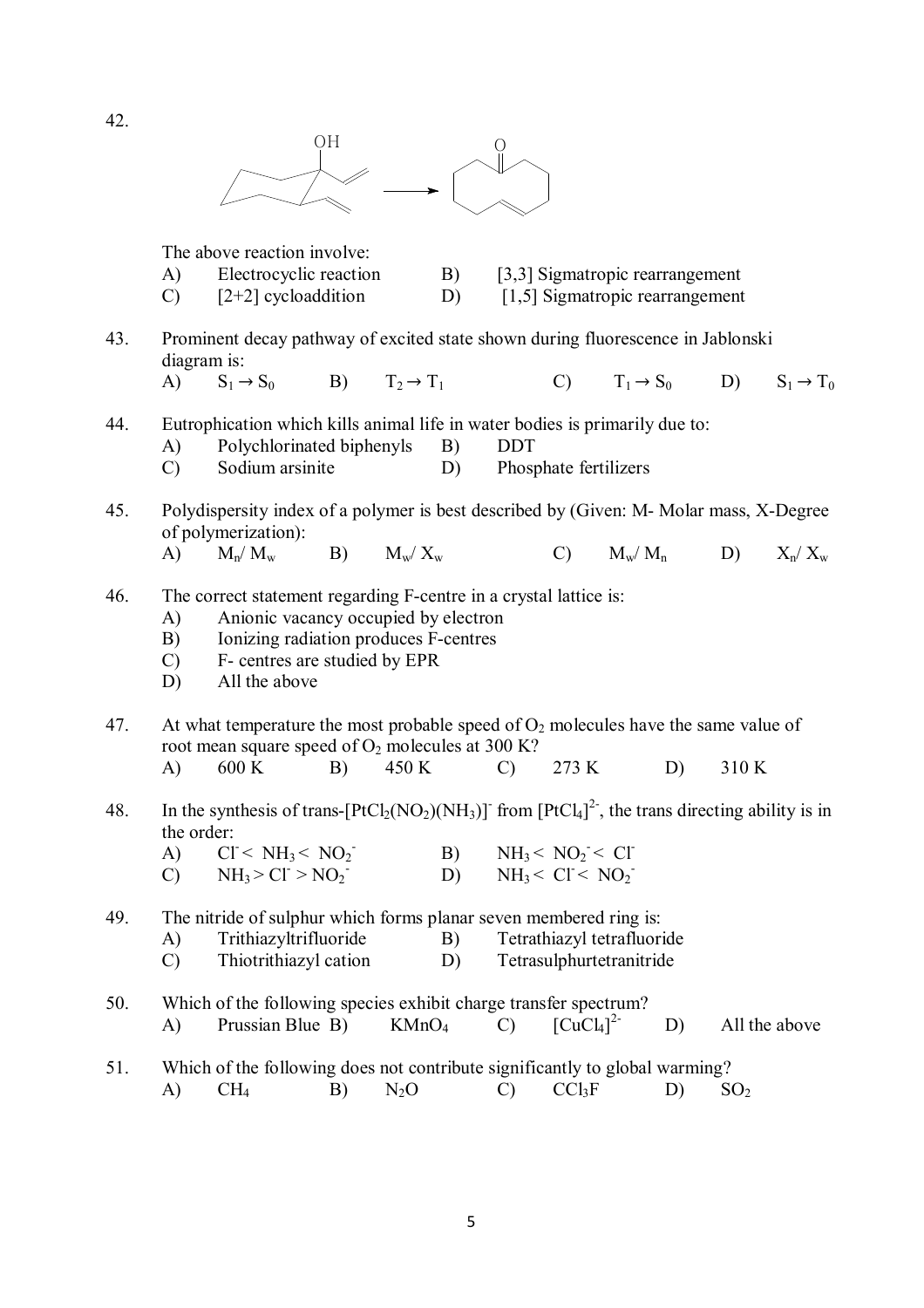- 52. Which of the following is not true about cytochrome?
	- A) They are one electron transfer reagents.
	- B) Shuttles between Fe(II) and Fe(III) states
	- C) Fe atoms are in corrin ring
	- D) Involves outer-sphere electron transfer
- 53. The point group of staggered ferrocene is:
	- A)  $D_{5h}$  B)  $D_{5d}$  C)  $D_{\infty d}$  D)  $C_{5h}$

54. Highly dense and stereo regular polymer of propylene can be synthesized by employing:

- A) Titanium tetrachloride and triethylaluminium
- B) Titanium isopropoxide and t-butyl alcohol
- C) Aluminiumisopropoxide and acetone
- D) Tebbe reagent
- 55. In the infrared spectrum of cyclopentanone absorption due to carbonyl group is found at  $1746$  cm<sup>-1</sup> and  $1750$  cm<sup>-1</sup>. It is best explained by:
	- A) Overtones B) Combination bands
	- C) Difference band D) Fermi resonance
- 56. Calculate the chemical shift in ppm for a proton in a steroid molecule which shows a resonance at 120 Hz downfield from TMS . The operating frequency of given NMR spectrophotometer is 60 MHz.
	- A) 1ppm B) 2ppm C) 6ppm D) 3ppm
- 57. Which of the following molecule do not opt for McLafferty rearrangement during fragmentation in mass spectrometry?
	- A) 2-hexanone B) Pentanal
	- C) 3-pentanone D) 3-methylpentanal
- 58. Elimination-addition mechanism involving aryl halides with liquid ammonia involves A) Carbene B) Nitrene C) Carbanion D) Benzyne
- 59. Identify the product of the following reaction:

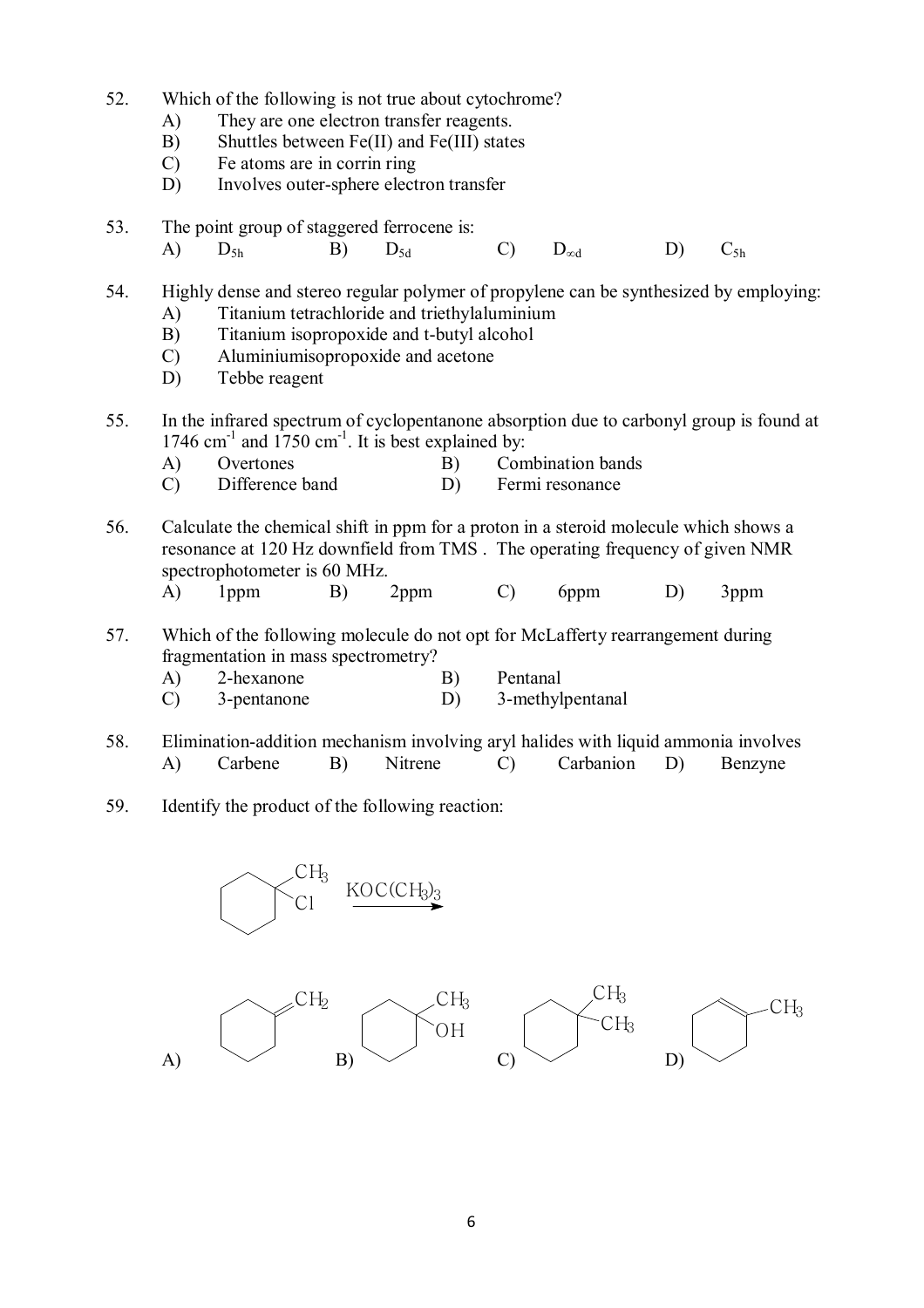

A)  $CH_4$  B) Acetylene C) CO D) CO<sub>2</sub>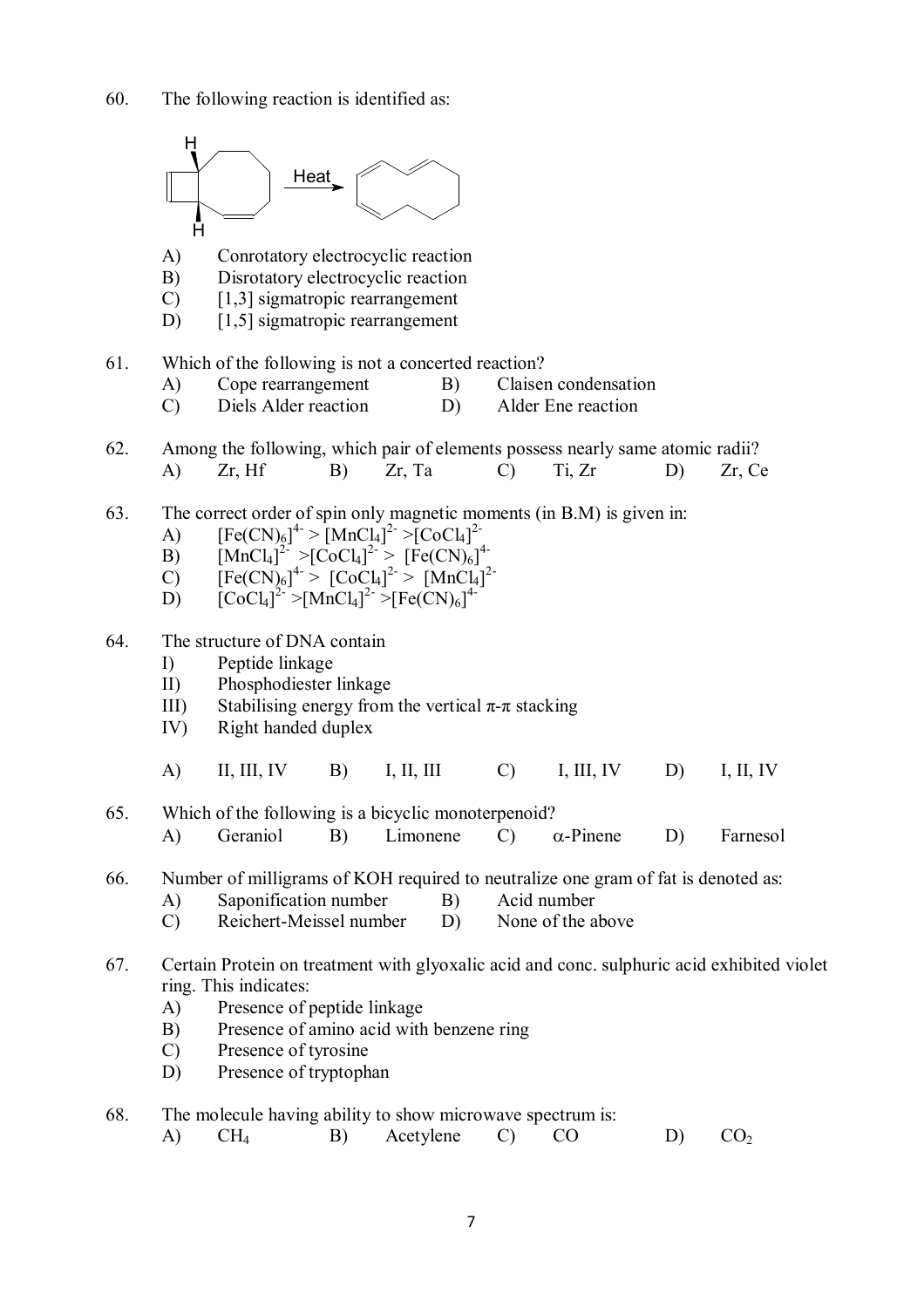- 69. Total number of spherical nodes possible for 4d orbital is A) 0 B) 1 C) 2 D) 3
- 70. The most stable conformer among the following.



- 71. The statement which is not correct about decalin.
	- A) Trans isomer is more stable than cis.
	- B) Cis isomer has three gauche-butane interactions
	- C) Trans isomer is incapable of ring inversion
	- D) Cis decalin shows two peaks in NMR
- 72. The Absolute configuration of the following molecule.



A) (1R, 2S)- Configuration B) (R)- Configuration

- C) (S)- Configuration D) Cannot be determined
- 73. Identify the electro kinetic phenomenon in which the electric field is created when liquid is made to flow along a stationary charged surface.
	- A) Streaming potential B) Sedimentation potential
	- C) Electrophoresis D) Electro osmosis
- 74. The average molecular mass of a colloid can be determined by:
	- A) Flocculation value B) Osmotic pressure measurement
	- C) Tyndall effect D) Brownian movement
- 75. The substance which is more effective in coagulating Arsenic (III) sulphide sol is: A)  $\text{Al}_2(\text{SO}_4)$ <sub>3</sub> B)  $\text{Na}_3\text{PO}_4$  C)  $\text{CaCl}_2$  D) NaCl
- 76. Which of the following molecule shows linear geometry? A)  $\text{SiO}_2$  B)  $\text{SO}_2$  C)  $\text{NO}_2$  $NO_2^+$  D) SnCl<sub>2</sub>

77. Carbon dioxide is kept in a steel vessel maintaining a pressure of 0.5 atm and temperature 1000K. On addition of graphite some  $CO<sub>2</sub>$  converted into CO. If the total pressure at equilibrium is 0.8 atm, the value of Kp is: A) 3 atm B) 1.8 atm C) 0.45 atm D) 0.3 atm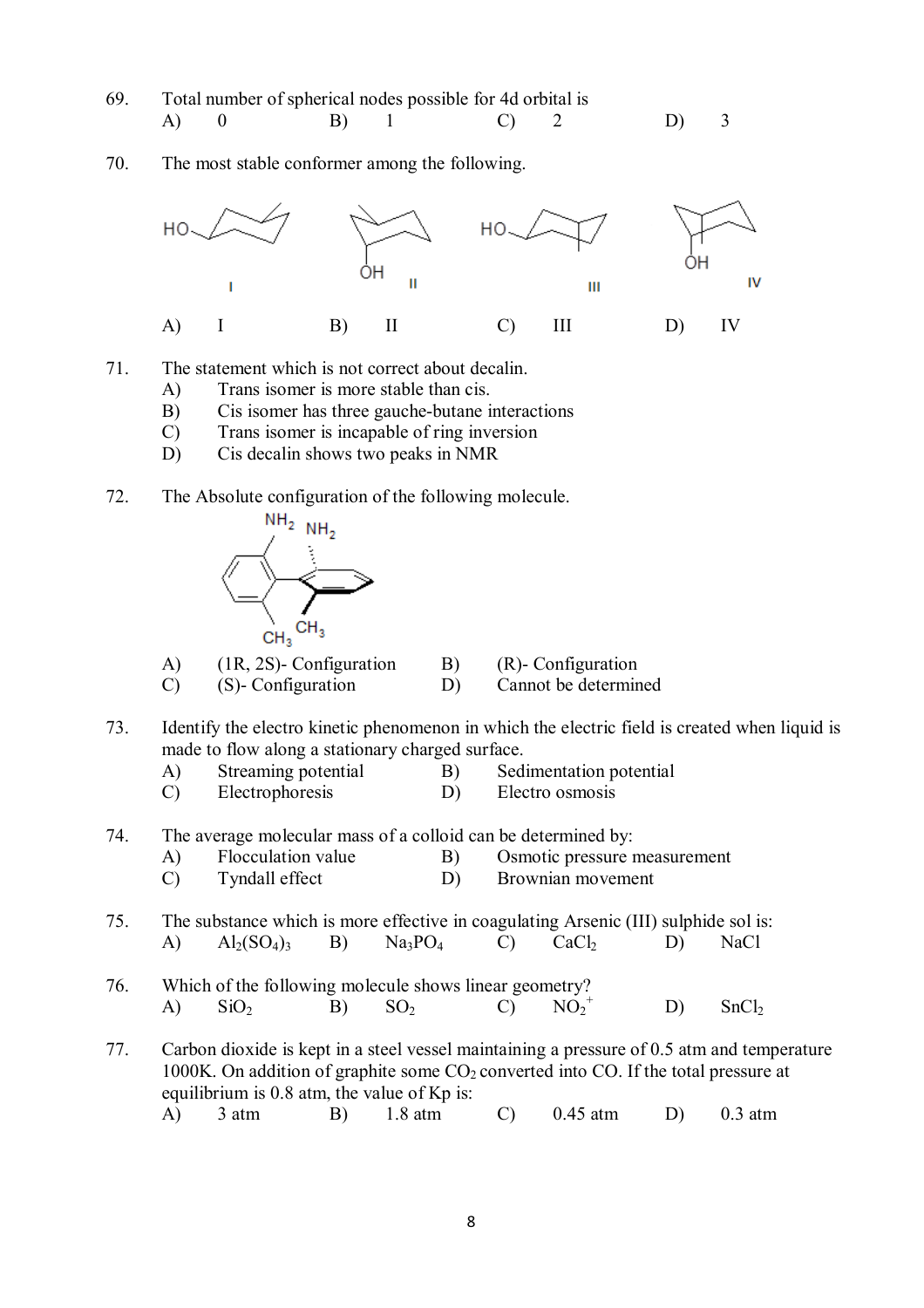78. The major product in the following reaction is:



- 79. The dehydrating agent used for the formation of ester from corresponding acid and alcohol is:<br>A)  $DCC$ A) DCC B) LDA C) DIBAL D)  $H_2SO_4$
- 80. The metal atom present in Gilman's reagent is: A) Zn B) Mg C) Cu D) Ti
- 81. The product formed in following photochemical reaction is

$$
\begin{array}{|c|}\n\hline\n\end{array}\n\quad \text{i) O}_2, \text{ Light, Sensitizer} \rightarrow \text{ii) H}_2 / \text{Pt}
$$

- A) Cyclohexane-1,4-diol B) Cyclohexan-1-ol C) Cyclohexanone D) Cyclohexane
- 82. When a diatomic gas is expanded at 100 atm at T>500 K, heating is observed. It is because:
	- A) Joule- Thomson coefficient is positive
	- B) Joule- Thomson coefficient above critical temperature is negative
	- C) Adiabatic expansion fails
	- D) Inversion temperature is below 500K
- 83. In the compound



the hydrogen atoms marked Ha and Hb are:

- A) Homotopic B) Enantiotopic
- C) Diastereotopic D) Anomer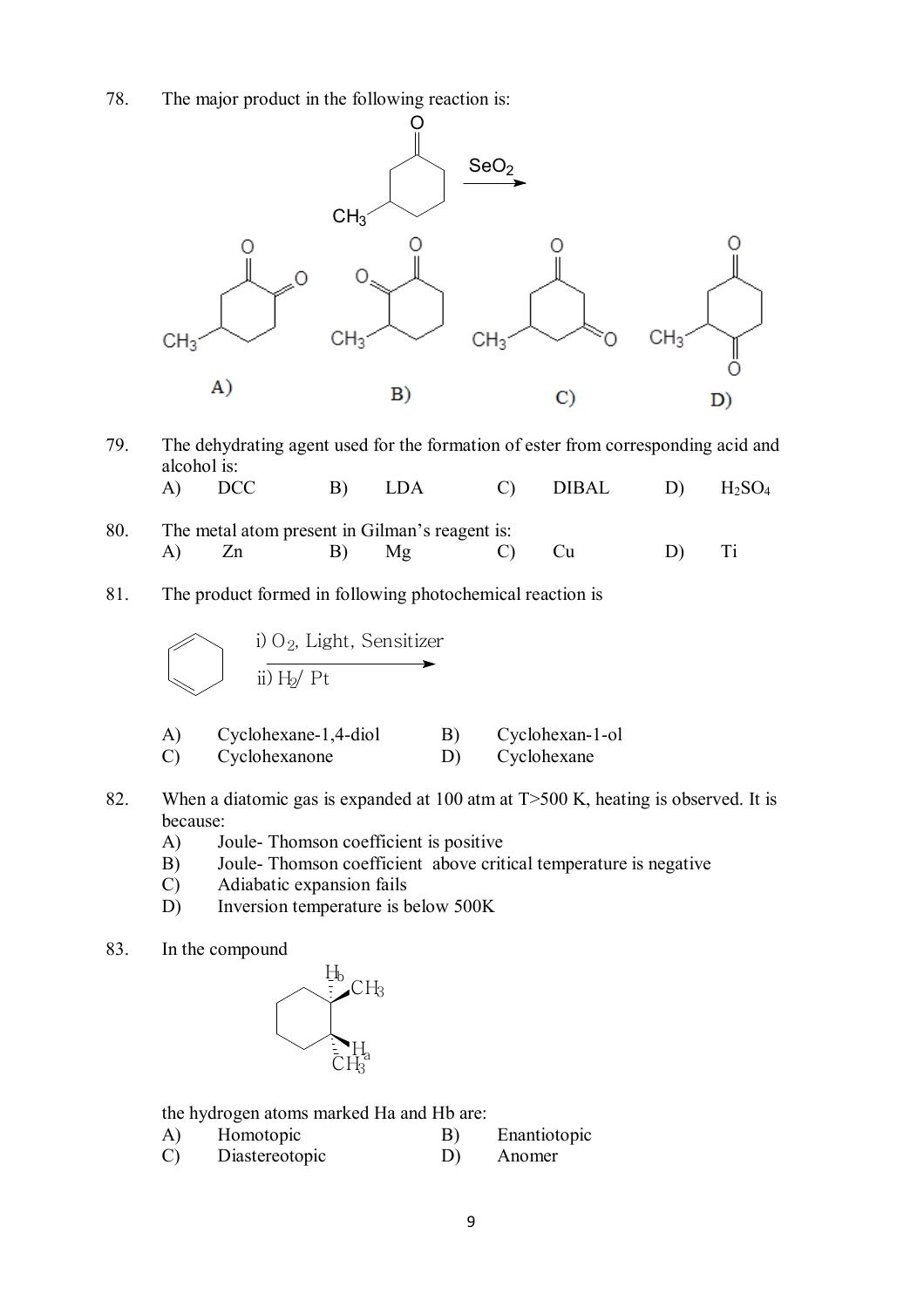| 84. | A)                                                                       | The most suitable reagent used for the cis-1,2-dihroxylation of alkenes is<br>$O_3$                                                                                                                                                                                        | B)        | <b>DDQ</b>   |          | $\mathcal{C}$                                                                                                                     | <b>MCPBA</b>                              | D)  | OsO <sub>4</sub> |  |
|-----|--------------------------------------------------------------------------|----------------------------------------------------------------------------------------------------------------------------------------------------------------------------------------------------------------------------------------------------------------------------|-----------|--------------|----------|-----------------------------------------------------------------------------------------------------------------------------------|-------------------------------------------|-----|------------------|--|
| 85. | The hybridization involved in the complex ion $[Ni(CN)4]^{2}$ is:        |                                                                                                                                                                                                                                                                            |           |              |          |                                                                                                                                   |                                           |     |                  |  |
|     | A)                                                                       | $\rm{dsp}^2$                                                                                                                                                                                                                                                               |           | B) $sp^3d^2$ |          | $\mathcal{C}$ )                                                                                                                   | $sp^3$                                    | D)  | $sp^3d$          |  |
| 86. | A)<br>$\mathcal{C}$                                                      | When acetaldehyde reacts with benzaldehyde in basic medium, cinnamaldehyde is<br>formed. This reaction is identified as:<br>Aldol condensation<br>Claisen-Schmidt reaction                                                                                                 |           |              | B)<br>D) |                                                                                                                                   | Perkin reaction<br>Dieckmann condensation |     |                  |  |
| 87. | A)<br>B)<br>$\mathcal{C}$<br>D)                                          | Amides with no substituent on the nitrogen when treated with a solution of bromine and<br>alkali, it forms a product with:<br>one hydrogen atom more than amide<br>one carbon atom less than amide<br>one carbon atom more than amide<br>one nitrogen atom less than amide |           |              |          |                                                                                                                                   |                                           |     |                  |  |
| 88. | A)<br>$\mathcal{C}$                                                      | Aspirin is the acetylation product of:<br>o-hydroxybenzoic acid<br>p-dihydroxybenzene                                                                                                                                                                                      |           |              | B)<br>D) | m-hydroxybenzoic acid<br>p-aminophenol                                                                                            |                                           |     |                  |  |
| 89. | A)                                                                       | The compound 3-methyl-pent-2-ene on reaction with HBr in presence of organic peroxide<br>to yield X. Total number of stereoisomers possible for X is:<br>Zero<br>Two<br>Three<br>Four<br>B)<br>D)<br>$\mathcal{C}$                                                         |           |              |          |                                                                                                                                   |                                           |     |                  |  |
| 90. | The ionization isomer possible for the compound $[Cr(H_2O)_4Cl(CN)]Cl$ : |                                                                                                                                                                                                                                                                            |           |              |          |                                                                                                                                   |                                           |     |                  |  |
|     | $\mathbf{A}$                                                             | $[CrCl2(CN)(H2O)3]H2O$                                                                                                                                                                                                                                                     |           |              | B)       | $[Cr(H2O)4Cl(NC)]Cl$                                                                                                              |                                           |     |                  |  |
|     | $\mathcal{C}$                                                            | $[Cr(H2O)4Cl2]CN$                                                                                                                                                                                                                                                          |           |              | D)       | $[Cr(H2O)4Cl(CN)]Cl$                                                                                                              |                                           |     |                  |  |
| 91. | I)                                                                       | The condensation polymers among the following are:<br>Dacron                                                                                                                                                                                                               | $\rm{II}$ | Perlon       |          | $III$ )                                                                                                                           | Kevlar                                    | IV) | Butyl rubber     |  |
|     | $\mathbf{A}$                                                             | I, II, IV                                                                                                                                                                                                                                                                  | B)        | I, II, III   |          | $\mathcal{C}$                                                                                                                     | II, III, IV                               | D)  | I, III, IV       |  |
| 92. | A)<br>$\mathcal{C}$                                                      | Which of the following is not a chromophore?<br>Azo group<br>Nitro group                                                                                                                                                                                                   |           |              | B)<br>D) | Amino group<br>Ethylenic group                                                                                                    |                                           |     |                  |  |
| 93. | A)<br>$\mathcal{C}$                                                      | titration is<br>Pfitzer-Moffat reagent<br>B)<br>Patton and Reeder reagent<br>D)                                                                                                                                                                                            |           |              |          | Indicator used for determining calcium in presence of other metals in complexometric<br>Michler's ketone<br>Dragendroff's reagent |                                           |     |                  |  |
| 94. | A)<br>B)<br>$\mathcal{C}$<br>D)                                          | Which of the following is not true about quinine?<br>Contains two tertiary N atoms<br>Contains a primary alcoholic group<br>Contains a methoxyl group<br>Contains a olefinic group                                                                                         |           |              |          |                                                                                                                                   |                                           |     |                  |  |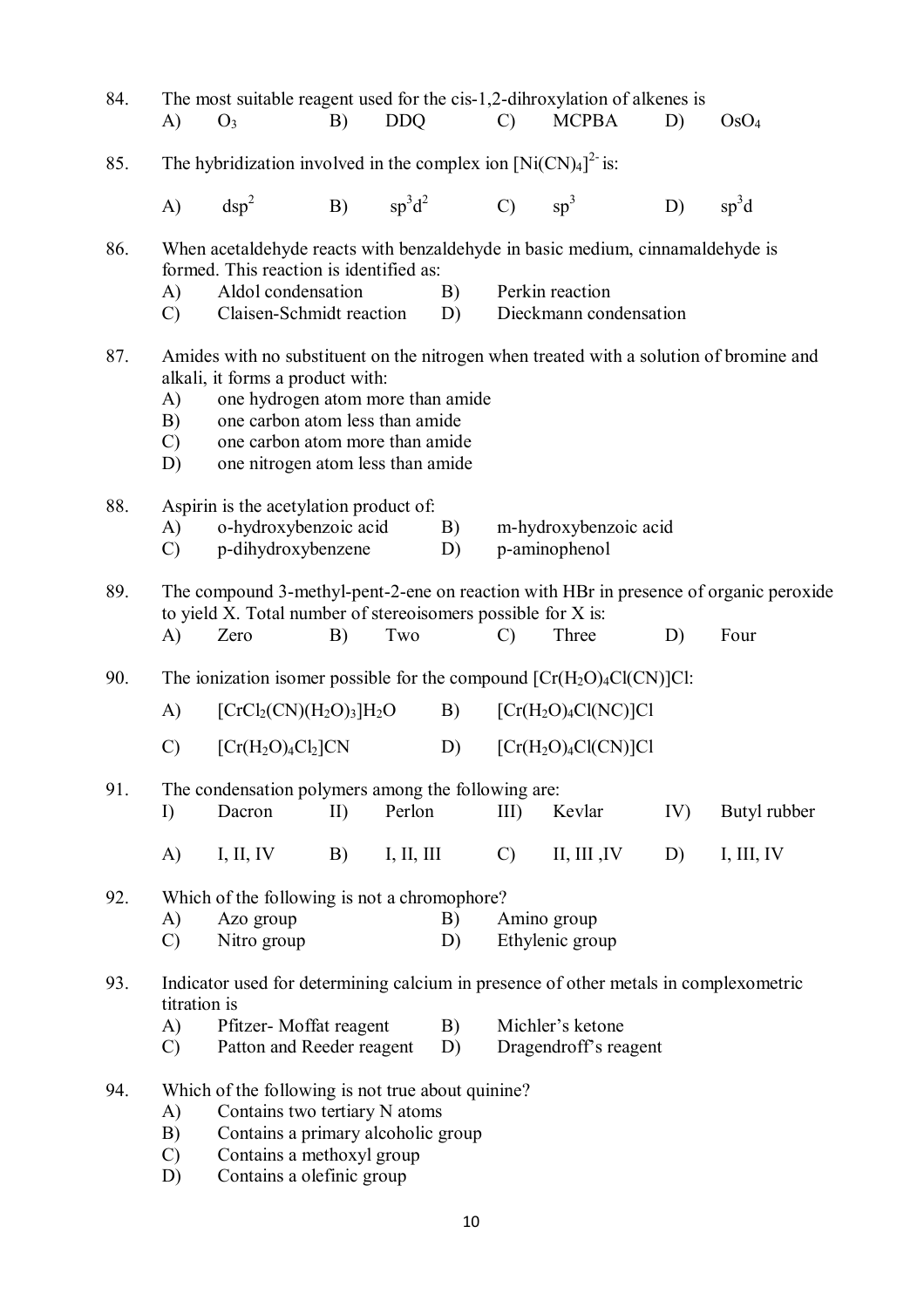- 95. The statement which is not correct about carbon nanotube is:
	- A) Single walled and multi walled variants exixts
	- B) Hexagonal lattice of carbon forming hollow cylinder
	- $(C)$  sp<sup>3</sup> hybridization leads to stronger interaction
	- D) Generally they are chiral
- 96. The first ionisation energy of Li, Be, B, C,N and O follows the order:
	- A)  $Q > N > C > B > Be > Li$  B)  $N > Q > C > B > Be > Li$ C)  $N > 0 > C > Be > B > Li$  D)  $0 > N > C > Be > B > Li$
- 97. The *styx* number of diborane is: A) 2102 B) 2002 C) 2012 D) 2112

98. Among Cd, Pd and Ag, which of them have completely filled d orbitals in their ground state?<br>A) Cd only B) Cd and Ag only A) Cd only B) Cd and Ag only C) Cd and Pd only D) Cd, Pd and Ag

- 99. Magnetic moment of Cr,  $Mn^+$  and Fe<sup>2+</sup> are x, y, z respectively. The values follow the following order (Atomic numbers of Cr, Mn and Fe are 24, 25 and 26 respectively)
	- A)  $x > y = z$  B)  $y > x = z$  C)  $z > x = y$  D)  $z < x = y$
- 100. Which of the following pairs of electronic configurations of high spin 3d metal ions in an octahedral field undergo Jahn-Teller Distortion?
	- $\bf{A}$ )  $\frac{3}{2}$ , d 9 B)  $d^5$ ,  $d^9$  C)  $d^4$ ,  $d^9$  D)  $d^6$ ,  $d^9$

### 101. Consider the following complexes:

| 1) | $[Pt(NH_3)_6]Cl_4$ |     |    | $[Cr(NH3)6]Cl3$ |
|----|--------------------|-----|----|-----------------|
| 3) | $[Co(NH3)4Cl2]Cl$  | and | 4) | $K_2[PtCl_6]$   |

These compounds are dissolved in the same solvent to make a  $10^{-3}$  M solution. The conductance values of the compounds follow the order

| A) $1 > 4 > 3 > 2$ | B) $1 > 2 > 4 > 3$ |
|--------------------|--------------------|
| C) $1 > 3 > 4 > 2$ | D) $1 > 2 > 3 > 4$ |

102. Among s,p,d,f orbitals which of the following is right?

- A) s and d orbitals are gerade and p and f orbitals are ungerade
- B) s orbitals are gerade and p,d,f orbitals are ungerade
- C) s and f orbitals are gerade and p and d orbitals are ungerade
- D) s and p orbitals are gerade and d and f orbitals are ungerade
- 103. I . The ionisation energy of NO is lower than that of  $N_2$ 
	- II. The electron is removed from the antibonding orbital for the formation of  $NO<sup>+</sup>$
	- A) I is right but II is not the correct explanation for it
	- B) I is right and II is the correct explanation for it
	- C) I is not right but II is right
	- D) Both I and II are wrong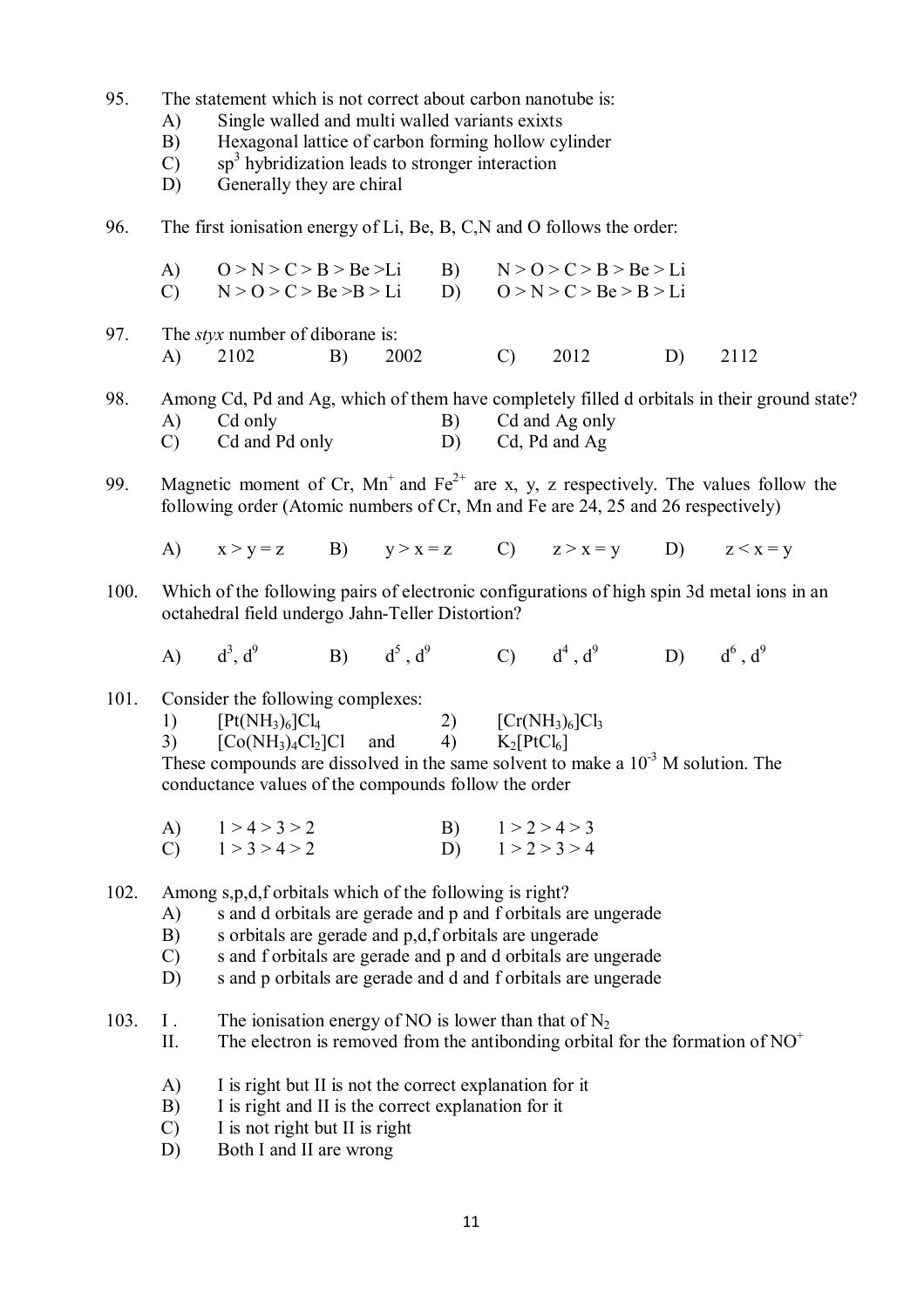| 104. |  |  |  | The point groups of eclipsed and staggered ethane are |  |
|------|--|--|--|-------------------------------------------------------|--|
|------|--|--|--|-------------------------------------------------------|--|

- A)  $D_{3h}$  and  $C_{3v}$  respectively B)  $D_{3h}$  and  $D_{3d}$  respectively
- C)  $D_{3h}$  and  $D_3$  respectively D)  $D_{3h}$  and  $C_{3h}$  respectively
- 105. The characters under E,C<sub>2</sub>,  $\sigma_v$  and  $\sigma_v$ ' for an irreducible representation for C<sub>2v</sub> point are 1,-1, -1 and 1 respectively. The Mulliken symbol for the representation is: A)  $B_2$  B)  $A_1$  C)  $A_2$  D)  $B_1$
- 106. Which order is correct for the vibrational frequency of C-H, C-O, C-Br, C-C and C-Cl? A)  $C-H > C-C$   $>C-C > C-O > C-Br$ 
	- B)  $C-H > C-C > C-O > C-C$   $\triangleright$   $C-Br$
	- C)  $C-Br > C-C$   $>$   $C-O > C-C > C-H$
	- D)  $C-Br > C-C$   $>C-C > C-O > C-H$
- 107. The molecular ion peaks in the mass spectrum of ethyl bromide will be observed at m/z values:
	- A) 107 and 108 B) 108 and 110 C) 110 and 111 D) 108 and 109
- 108. The number of lines in the Mossbauer spectra of  $K_4[Fe(CN)_6]$  and  $K_3[Fe(CN)_5NO]$  are<br>A) 1 and 2 respectively B) 2 for both A) 1 and 2 respectively B)
	- C) 1 for both D) 2 and 1 respectively
- 109. The linkage present in Nylon 66, Cellulose and PET are
	- A) amide, ether and ester linkage respectively
	- B) ester, ether and amide linkage respectively
	- C) ester, amide and ether linkage respectively
	- D) amide, ester and ether linkage respectively
- 110. Among  $SO_2$ , NO and  $NO_2$  the primary pollutants is/are<br>
A) NO only B)  $NO_2$  only C)  $SO_2$  only A) NO only B)  $NO_2$  only C)  $SO_2$  only D) NO and  $SO_2$
- 111. The miller indices of a plane that cuts through the axes at 2a, 3b and c are: A) (231) B) (321) C) (236) D) (326)
- 112. Which of the following statements are right?
	- i) The process will be spontaneous if  $\Delta H < 0$  and  $\Delta S > 0$
	- ii) The process will be spontaneous if  $\Delta H < 0$  and  $\Delta S > 0$  at low temperature
	- iii) The process will be spontaneous if  $\Delta H > 0$  and  $\Delta S < 0$  at high temperature
	- iv) The process will be spontaneous if  $\Delta H > 0$  and  $\Delta S < 0$

| A)            | <i>i</i> and <i>iv</i> are correct | B) | <i>i</i> and <i>iii</i> are correct |
|---------------|------------------------------------|----|-------------------------------------|
| $\mathcal{C}$ | <i>i</i> and <i>ii</i> are correct | D) | iii and iv are correct              |

- 113. The rate constant of a reaction is equal to  $2.4 \times 10^4$  mol<sup>-1</sup>Ls<sup>-1</sup>. The activation energy is 4.0 x 10 kJ mol<sup>-1</sup>. The pre exponential factor "A" when  $T \rightarrow \infty$  is
	- A)  $1.2 \times 10^4 \text{ mol}^{-1} \text{Ls}^{-1}$ Ls<sup>-1</sup> B)  $4.0 \times 10^4 \text{ mol}^{-1} \text{Ls}^{-1}$ C)  $2.0 \times 10^4 \text{ mol}^{-1} \text{Ls}^{-1}$ Ls<sup>-1</sup> D) 2.4 x  $10^4$  mol<sup>-1</sup>Ls<sup>-1</sup>